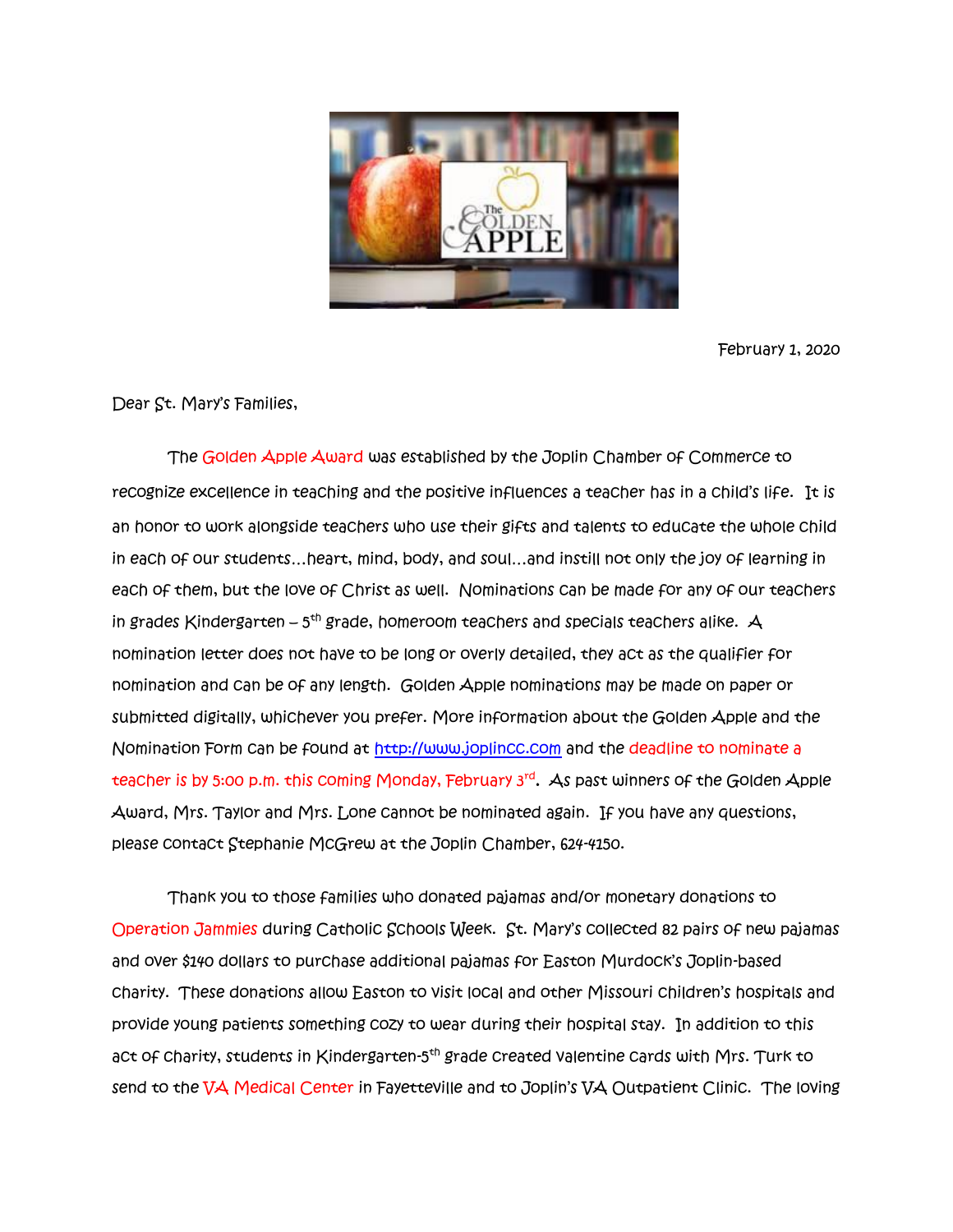thoughts in these beautiful cards will brighten the day for those who so bravely and honorably served our country, and to those who are sometimes lonely and forgotten. The Valentines for Veterans project is another beautiful example of the love of God, County, and others that our students learn and practice at St. Mary's. A story featuring this project is featured in today's edition of the Joplin Globe. The link to the Joplin Globe online article is [https://www.joplinglobe.com/news/local\\_news/students-celebrate-catholic-lutheran](https://www.joplinglobe.com/news/local_news/students-celebrate-catholic-lutheran-education/article_b18119f2-ec5d-5817-b33b-bf0f8700b534.html)[education/article\\_b18119f2-ec5d-5817-b33b-bf0f8700b534.html.](https://www.joplinglobe.com/news/local_news/students-celebrate-catholic-lutheran-education/article_b18119f2-ec5d-5817-b33b-bf0f8700b534.html)

Congratulations to Christina Saad, St. Mary's Spelling Bee Champion! The final spelling bee was held Friday morning, and all of the 6 finalists did a great job spelling some tricky words. Christina will be St. Mary's representative in the Joplin Globe Spelling Bee on Monday, March 16<sup>th</sup>. Congratulations to all of the 4<sup>th</sup> and 5<sup>th</sup> graders who participated in the classroom spelling bees, and to those finalists who participated yesterday.

The "Kids Paint the Darndest Things" art exhibit is still on display on the famous brick wall at Club 609. St, Mary's student artists from 3rd, 4th, and 5th grades are displaying their artwork, and proceeds will go towards building a St. Mary's marquee in front of our school. The digital marquee will help to keep students, parents, parish members, and the general public updated on all the amazing activities and events that take place at St. Mary's. Opportunities to purchase bricks for the marquee are still available and information sheets are available in the school office.

As a reminder, if your child is not feeling well, they need to be illness and fever free for 24 hours **BEFORE** returning to school. The flu and other illnesses are making their rounds in the area, and we want to keep our school community safe and healthy. Several students have been in the office not feeling well and have commented that they got sick the night before or that morning, but came to school that day anyway. If your child has been sick, he or she should not return to school until he or she is symptom free for 24 hours as explained in St. Mary's Family Handbook. Not only does keeping your child at home allow him or her to recover and feel better, but it keeps all of our students and faculty and staff healthier, too.

If you have change laying around your house, start saving it now for the St. Mary's Penny  $W$ ar the week of February 24<sup>th</sup> – 28<sup>th</sup>.  $\,$  penny war is a fun class competition to see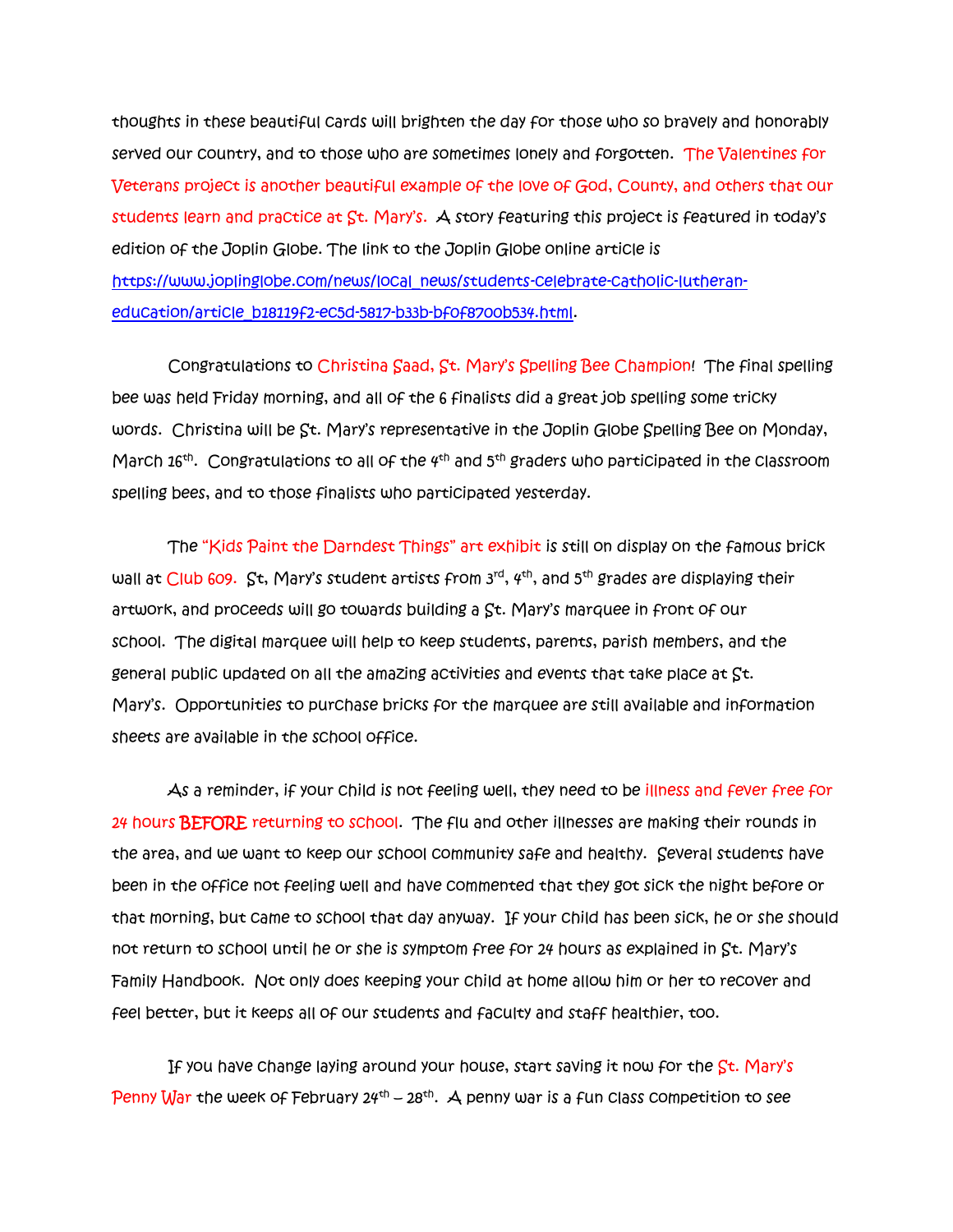which class can raise the most money with pocket change, and the winning class will get a special treat from Mrs. Lown. Pennies are positive points and silver coins (nickels, dimes, quarters, etc.) can be placed in other classroom change bins to cancel out pennies. More information will be included as the date approaches, but start saving your coins now to support the Annual Appeal that benefits our school system. Thank you for your support!

Don't forget that yearbook orders are being taken this month! Yearbooks are \$15 and additional yearbook order forms are available in the office. Miss Amy would love to include photos that you might have of class parties, activities, field trips, and fun school events in the yearbook. Please email any photos you would like to share to Miss Amy at [stmaryschool@jacss.org.](mailto:stmaryschool@jacss.org) Thank you!

 After this week's weather, it's good to know that spring is getting closer each day, and that means that the Spring Fling is getting closer, too! Please mark this year's date, Saturday, April 25<sup>th</sup> on your calendars now, and make plans to attend! Formal invitations will be sent out in March, but planning has been going on for months for this fun and important evening benefitting JACS. If you or your company has an item or service to donate to the auction, you may start to bring these in, and donation and sponsorship forms will be available in the office soon.

 Thank you for all that you do for your child! We had a wonderful week celebrating Catholic Schools Week and all benefits and gifts of a Catholic education. Thank you to Home and School members, faculty and staff, St. Mary's families, and students who lent a giving heart and helping hand to make this week a special one for our entire school. Each day's theme provided fun, excitement, and an opportunity to "do good" in our school and community, and our All-School Mass with Bishop Rice on Tuesday and special visit from Sister Cecilia Ann on Friday made the week even more special.

God bless and take care,

Joanne Lown

[jlown@jacss.org](mailto:jlown@jacss.org)